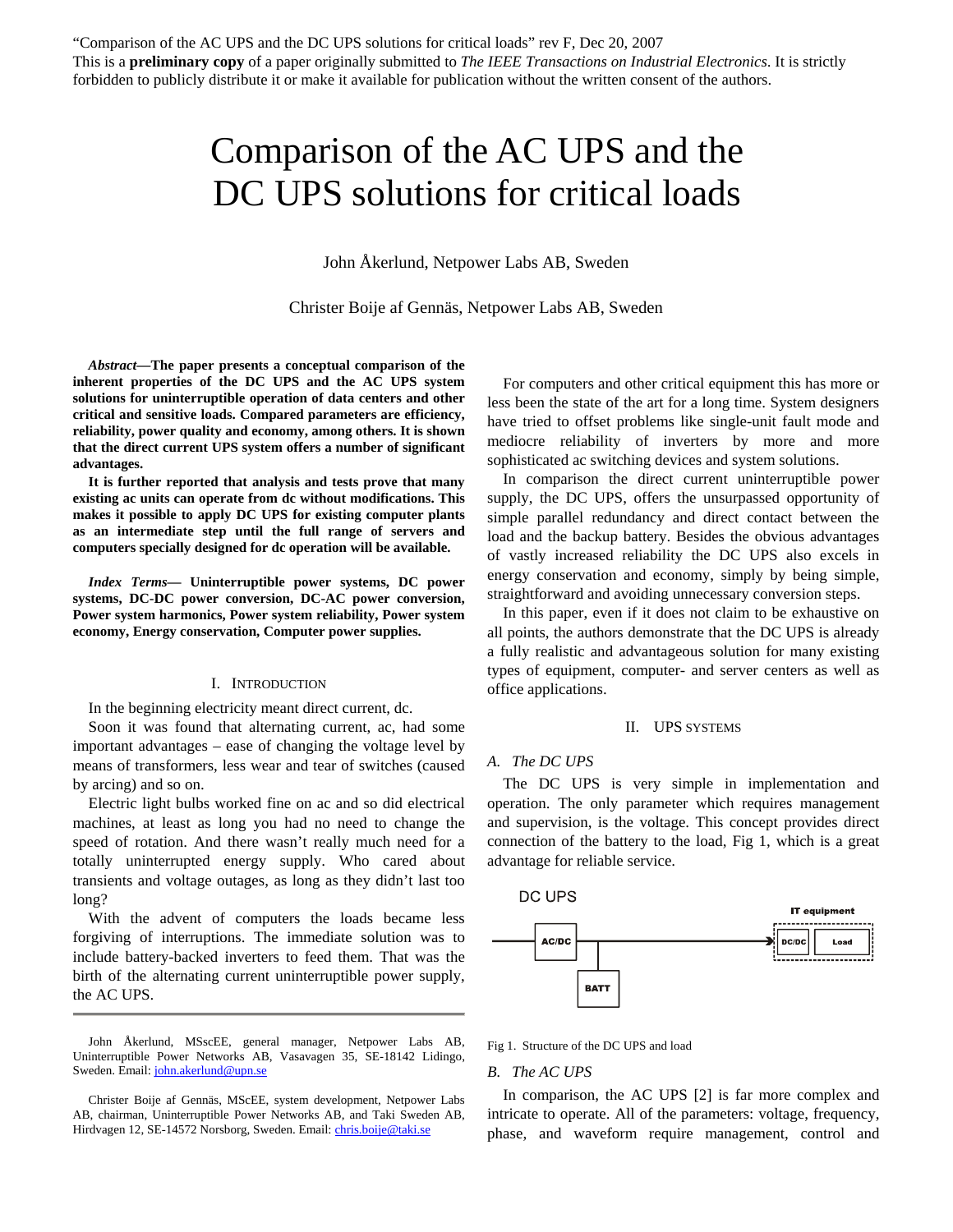supervision, at a minimum. An ac bypass switch adds to the complexity.



Fig 2. Structure of the AC UPS and load

### III. ALTERNATIVE ENERGY SOURCES

Even though normal operation will be to supply the equipment with energy from the commercial ac grid there are cases when there is a wish to be able to include alternative energy sources in a system. Photovoltaics and fuel cells give dc output which may easily be introduced in a DC UPS system, without the need for conversion to ac. This saves valuable energy and makes alternative energy an attractive supplementary energy source with a DC UPS.

#### IV. THE EQUIPMENT POWERED BY THE UPS

To evaluate the DC UPS and the AC UPS concepts in the fields of energy efficiency, power quality, reliability and overall system economy the implementation and properties of the equipment to be powered by the UPS must also be taken into account. In other words: the **load** must be considered.

The most common loads for UPS are computer centers, servers and peripheral equipment. Other loads for UPS may be life sustaining equipment in hospitals, office computers, emergency lighting and process industry. The applications are numerous and all of them are vital, sensitive and critical.

In the past many of these applications were powered from small rectifiers, including low frequency transformers, to be connected directly to the ac mains wall outlet. Those applications were not suitable for dc feeding.

Not so anymore. Many of the existing types of equipment occurring as UPS loads can today be supplied with dc without any modifications [1]. These loads are, based on their construction, divided into three main groups: resistive loads, electronic loads and rotating loads. The characteristics of each group will be further described in this section.

Resistive loads are mainly used for lighting and heating purpose. Examples of such loads are incandescent lamps, kettles and stoves. This type of load can be supplied with dc without any modification. However, it is important to consider the voltage level since it directly affects the power consumed by the load.

"Electronic loads**"** are today found in many different appliances. Common for these loads are that they internally use a different magnitude and frequency than the supplying voltage. In most cases the voltage is converted by a diode

rectifier in series with a dc/dc converter as shown in Fig. 3. This construction makes it possible to operate the load with both ac and dc. However, the dc voltage level must equal the peak value of the ac voltage. Battery chargers and high frequency switch mode power supplies are example of such electronic loads.

 "Rotating loads" include both ac machines and universal machines. Universal machines can, as the name indicates, be supplied with both ac and dc. This type is mostly used in simple appliancies. Ac machines cannot be supplied with dc since they need a time varying magnetic field. However, for reasons of energy saving ac motors, fans, pumps etc today are often interfaced by variable speed electronic drives. This power electronic device is nothing less than an inverter circuit, fed from dc, making it possible to control the speed of the machine by controlling voltage and frequency.

## *A. The switch mode power supply unit fed from ac*

On a large scale, we nowadays use electronic equipment and illumination with built-in switch mode power supplies, SMPS, composed of three fundamental parts, Fig 3. (A similar configuration with the DC/DC converter replaced by a DC/AC low respective high frequency inverter is used in variable speed drives and eletronic ballasts for lighting.)



Fig 3. Structure of the switch mode power supply unit

The first step is a rectifier of varying complexity, followed by a DC/DC converter. The rectifier converts the ac voltage to dc voltage of approximately the peak value of the ac voltage. Such power supplies are not designed in an optimal way for the alternating current distribution system or for the AC UPS. In the present situation we are facing problems due to increasing losses from the power supplies and insufficient quality of electric power. The rectifier part of the power supply unit also tends to feed distortion back into the ac system in the form of current harmonics, see Fig. 4. This distortion may, if there are numerous powered units – as often is the case – cause problems in the AC mains and for the AC UPS inverters. As a remedy, the AC/DC part of the power supply is provided with an active or passive power factor correction circuit, PFC. Active PFC, the more effective solution, means introduction of an extra conversion step in the power supply. Despite the added complexity, the PFC types are seldom impressingly effective in performing their task for small units, for cost reasons. Active PFC in larger units may work well, though.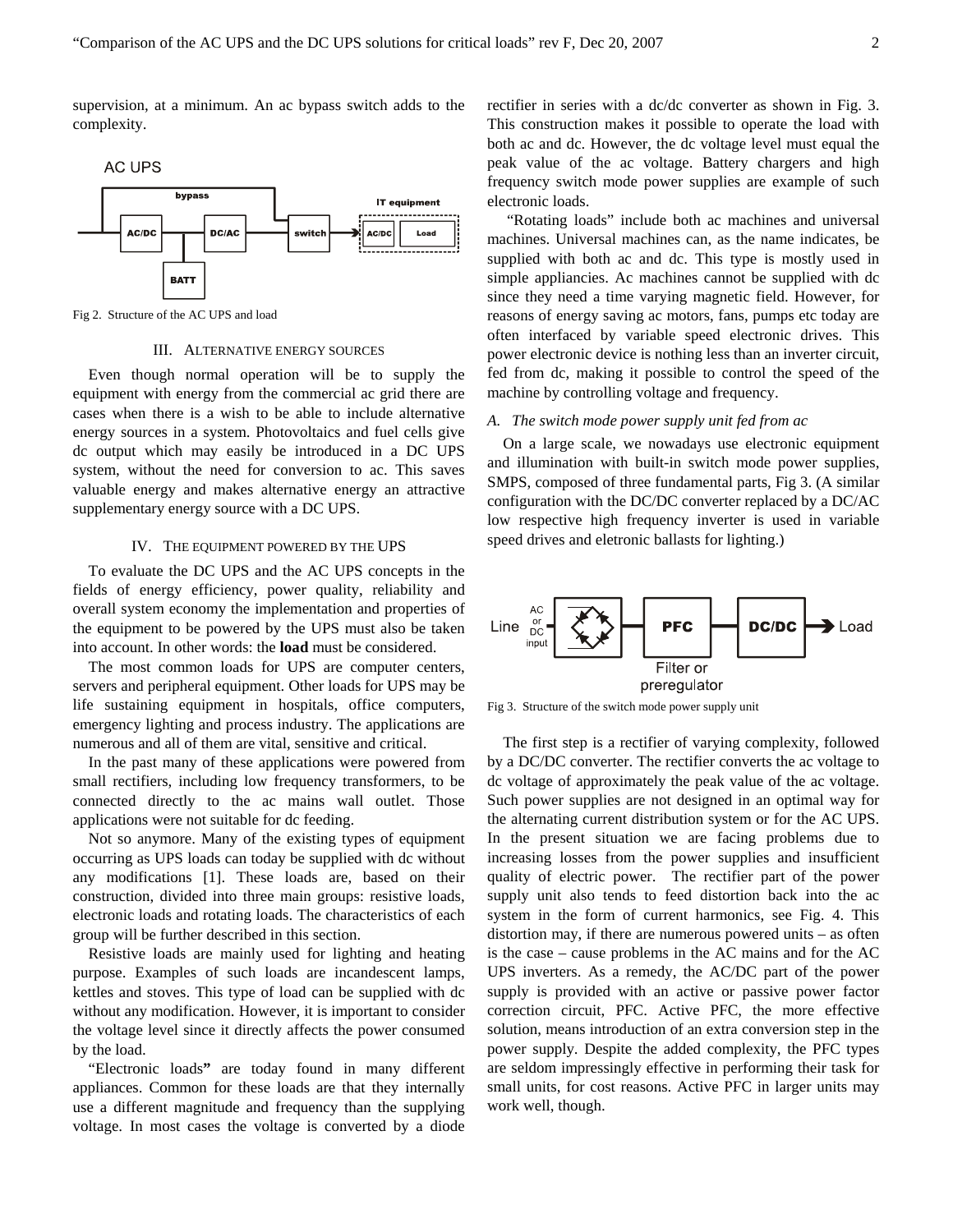#### *B. The switch mode power supply unit when fed from dc*

From Fig. 3 it is obvious that it ought to be fully possible to feed most switch mode power supplies with dc. They can be connected to either 230 VAC or 350 VDC directly. (350 VDC is close to the peak value of the alternating voltage). This introduces an opportunity to reduce the unfavorable loading of the ac mains network and to eliminate the disturbances and problems in AC UPS systems. A DC/DC converter generates no harmful low frequency overtones back to the source, of course, see fig 4.

If exclusively direct current is to be distributed to the equipment, as from a DC UPS, the power supplies can consist of DC/DC-converters only. The rectifying part (with the preregulating PFC or filter) can be omitted. As a consequence the efficiency of the power unit will be increased by 2-5%. This may sound negligible but as there are billions of them it will have a great impact in the macro perspective.

Thus the DC UPS would give the best results if it is used with loads including switch mode converters specially designed for the uninterrupted DC voltage. That would allow the designers to fine tune performance to highest possible efficiency and reliability and also save some money in components since equipment designed exclusively for DC input is less complex and has a lower component count than SMPS AC/DC units.



Fig 4. Input currents to SMPS with passive PFC, fed from ac and dc. (Same load, scale and power supply.)

### *C. Redesigned power units is the optimal solution when changing to DC UPS.*

The limitation of applying DC UPS for loads exclusively designed for dc would affect the area of applications for such systems negatively because very few pieces of equipment, like servers, are today available dedicated for a dc supply.

An obvious solution would be to replace the AC/DC power supplies in existing equipment with compatible dc units. There is some interest from end unit manufacturers and OEM DC/DC manufacturers, so eventually there may be replacement units available for the more popular types of equipment.

However, provided one selects a suitable dc level to operate from, there is an intermediate solution: *a multitude of equipment, originally designed for 230 VAC operation, may already be operated directly from the dc system voltage equally.* 

## *D. Testing proves that many existing ac units can operate from dc*

Netpower Labs AB has tested a large number of loads to find out which of them would accept a dc input, with only minor external modifications or no modifications at all.

The analysis shows that there are principally four different categories of designs:

- 1. AC units with input rectifiers (with or without active PFC circuits) and straight forward switch mode DC/DC design in the conversion circuits.
- 2. Same as category 1, but where the designers for some reason have taken shortcuts in the design using capacitive couplings or mains frequency transformers to produce internal voltages (e.g. for starting the equipment or for signalling).
- 3. Same as category 1, but with alarm circuits to sense the ac input voltage zero crossings in order to indicate "mains problem". This somewhat overambitious alarm is sometimes used to block the power supply from operation, but more often it is just sent to the powered equipment for a decision of what action to take.
- 4. Pure ac designs with low frequency transformer input circuits.

The investigations show that category 1 units usually work excellently from 350 VDC, without any problem whatsoever.

Category 2 units are a bit more tricky. Very often they are dependent on the polarity of the applied dc voltage to operate. With the right polarity sometimes they have to be started by temporarily applying a series of pulses on the dc input voltage during start up. Once started these units operate fine off the uninterrupted dc voltage.

If units of category 3 start at all they seldom present any problems. The equipment driven from such units usually only makes a note of the alarm but takes no further actions. If it is a computer or a server unit one may even be able to turn off the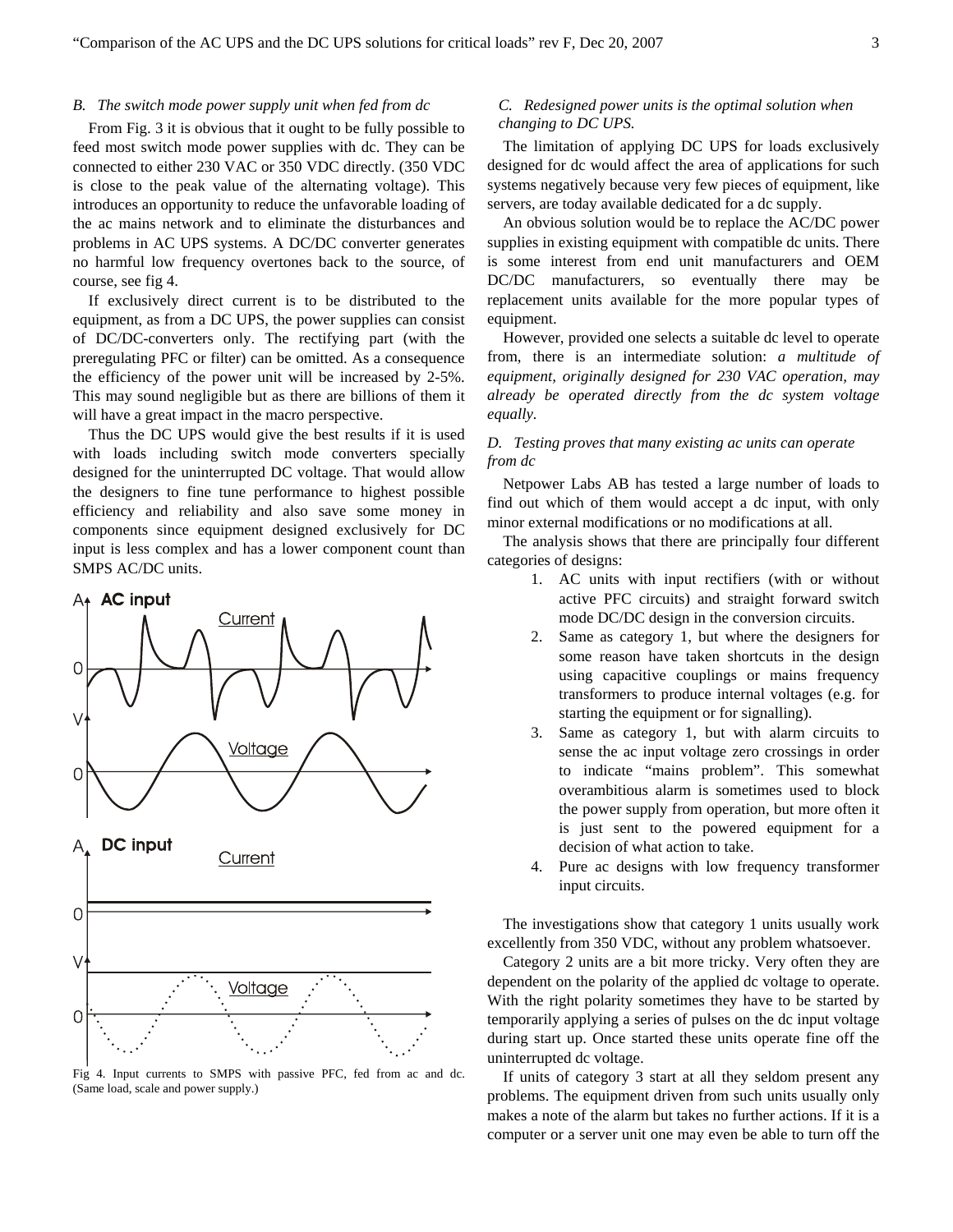alarm altogether in the BIOS setup.

Category 4 units are normally small external units. They may easily be replaced with standard switch mode converters which are readily available.

The investigations at Netpower Labs show that almost all PCs, displays and workstations with 230 VAC rated power supplies, both laptops and ATX form factor, work fine when supplied directly from a 350 VDC source.

Servers, on the other hand, tend to have slightly more complex power units. Many of them have facilities for dual redundancy and hot replacement. Several of the most popular server types have power supplies that go into categories 2 and 3. This is further complicated by the fact that there usually are several different types of power supplies going into the same server version - and all the power supply types do not react equally. If you are lucky you may find a type that works OK. However, by means of proprietary methods Netpower Labs AB has been able to overcome the problems and run most servers on dc.

When it comes to data switches and I/O equipment almost all of them fall into category 1 (or 4 for older types) and consequently present very few problems when run from dc.

As for fluorescent lighting - all tested types with HF ballasts work fine with dc input. This provides excellent means for emergency lighting. The same goes for many types of energy saving light bulbs. Old types of fluorescent lighting with inductor ballasts will of course not work – category 4!

## *E. No need to replace all existing equipment when changing to DC UPS.*

This answers the question put by many owners of data centers, "I realize the advantages with DC UPS, but must I replace all my existing equipment?".

The answer is a firm "No!", because many existing units indeed work fine on dc. However, there is always a need to do a survey, and sometimes testing, before dc is introduced as a power source for an existing plant. Some equipment needs special measures to be taken, but in most cases problems are easy to solve.

Fuses or circuit breakers certified for dc **must** always be used for the equipment, either by replacing existing fuses or by introducing an additional external fuse.

Another question often put forward is if running off dc hurts the existing equipment, originally designed for ac. Analysis and affirmative testing shows that running from dc, far from being harmful, tends to increase lifetime of the equipment due to lower continuous stress and less exposure to transients and dangerous dips on the input.

#### *F. Which is the best system voltage for the DC UPS?*

The selection of dc voltage is a delicate issue.

If you are building a completely new plant from scratch any system voltage is fine as long as the equipment accepts it. There has been argumentation for 380 VDC as nominal voltage, because it maximizes performance of the DC/DC converters.

However, in most cases all equipment is not replaced at the same time, and some of the needed equipment will not be available in special dc versions.

By choosing a dc system voltage within the margins (including tolerance) of the rectified peak value of the 230 VAC mains all components in connected ac power units will still be operating within permissible design limits. Choosing a nominal dc voltage of 350 V will give some headroom without exceeding voltage margins of connected equipment nominally rated at 230 VAC.

It is anticipated that the advantages of being able to supply occasional equipment originally designed for ac from a 350 V DC UPS far exceeds the marginal gains of using an elevated system voltage, e.g. 380 V.

#### V. COMPARISON BETWEEN AC AND DC UPS

## *A. Energy efficiency comparison*

The total efficiency of a direct current system can be made greater than in present ac systems owing to elimination of the extra conversion step of the inverters. The centralization of rectifiers and PFC circuits can be made more efficient than when each single device includes rectifying the ac to dc with (more or less effective) power factor correction. Moreover, all equipment connected to the mains network would be embraced by the PFC technique in contrast to now, when a lot of small, and indeed also large, equipment is not included. Use of dc will provide higher energy efficiency and reduced losses when DC/DC converters are used in electric equipment instead of AC/DC power supplies.

The efficiency of electric power distribution and equipment can become 5-20 % higher as compared to the present ac solutions. DC/DC converters can reach an efficiency of 85-90 % as compared to AC/DC power supplies which provide an efficiency of 65-75 %, typical values of PC power supplies [2].

Even if you compare best-in-class AC/DC to DC/DC you find a 2-5% advantage to the DC/DC, at a lower cost.

A number of factors contribute to the lower power losses. Such factors are fewer conversion steps and that continuously running inverters, used in AC UPS equipment, no longer are needed. The reduced losses in the power supplies also means less cooling requirements for the premises.

The buildings can be designed for an effective connection of alternative energy sources, for instance photovoltaic- or fuel cells. Connection of such cells to a direct current system is highly efficient as no losses for transformation to alternating current will occur.

Altogether, the efficiency of the use of electrical power is estimated to increase by 5-20 % for applications that could be supplied with direct current. This estimation also takes into account losses of a potentially needed transformer to isolate the dc plant from the incoming ac grid. If the better efficiency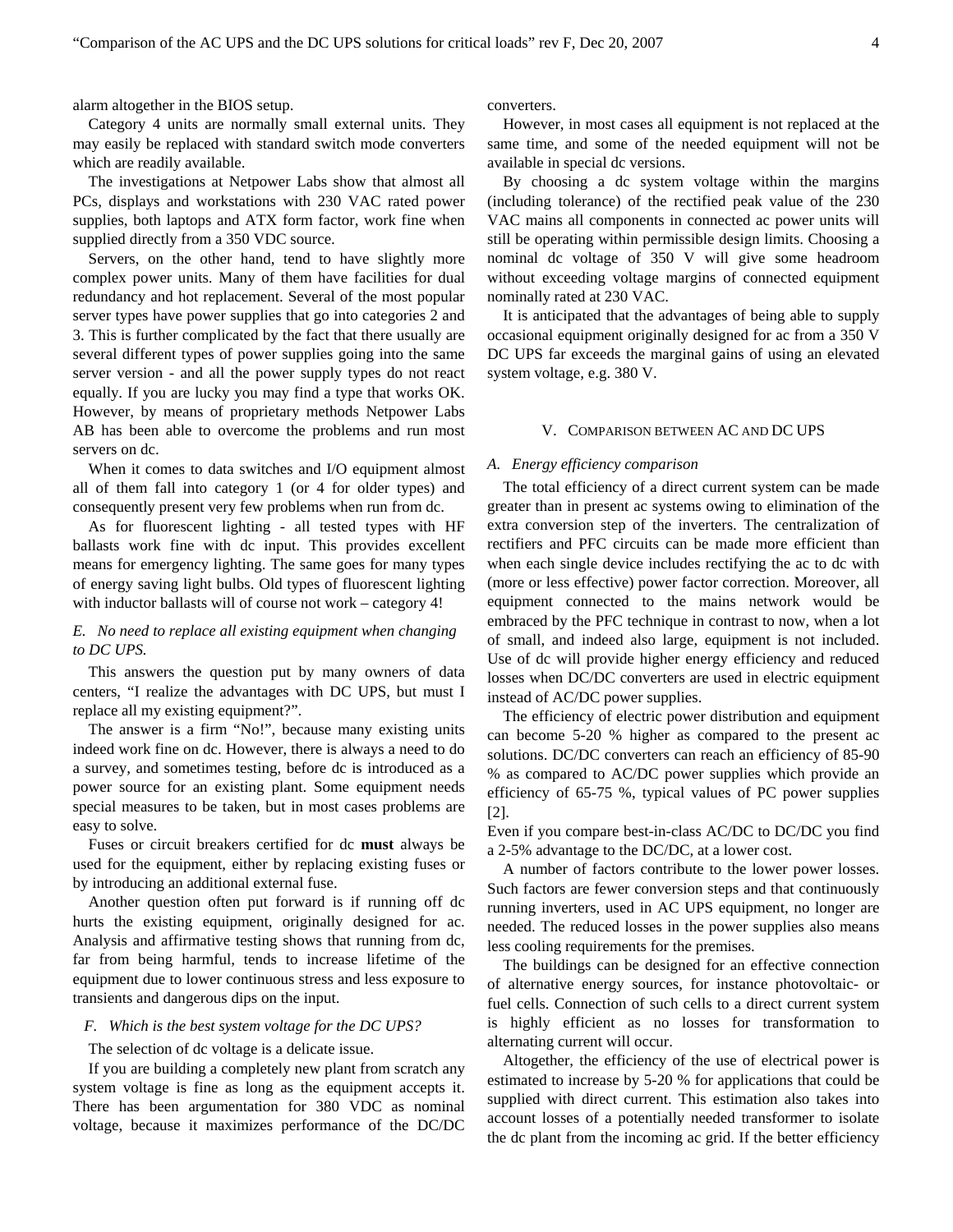of the DC UPS means that otherwise necessary cooling equipment can be eliminated or reduced, a figure up to 30 % may be reached.

The most common class of AC UPS has 85 % efficiency, ref [2], but many UPS systems operate on lower efficiency. (See also comment 3 under C. Reliability Comparison). If connected directly to a high voltage line a best in class DC UPS can operate at 98 % efficiency.

### *B. Power quality comparison*

The most important deficiencies of power quality in AC UPS systems are the current harmonics, Fig 5. They lead to very high currents in the neutral line causing risk of fire and disturbances in operation. The harmonics give rise to leakage currents, disturbing earth fault breakers and generating stray currents with undesirable magnetic fields which may disturb equipment and annoy people. Leakage currents may disturb operating function, reduce the lifetime of equipment and, if worst comes to worst, destroy it due to strongly increased wear of e.g. ball bearings of fans in ventilation systems etc.



Fig 5. Harmonics spectrum of ac input current for a passive PFC SMPS.

#### *C. Reliability comparison*

Now, due to IT/telecom convergence, AC UPS is introduced on a large scale in telecommunication systems and other mission critical use, reliability has become more important for UPS technology than before. The requirements traditionally imposed by telecom systems on the power supply system and the portion of unavailability that may be allocated to the power supply system of a telecom installation is  $5\times10^{-7}$ , which is equivalent to 15 seconds of service disruption per year [3]. This requirement was derived from the service level needed for telephony service given in Bellcore standards to 5.3 min (5 nines – 99,999 %) telephony service down time per year as a target level.

In the INTELEC® white paper from 1998, "Powering the Internet, Datacom Equipment in Telecom Facilities" [3], a comparative calculus of unavailability was made comparing the AC UPS with the DC UPS as used in their respective standard configurations. See Fig 6 and Fig 7.



Fig 6 Reliability model AC UPS [3]. 3 hours battery reserve.  $U =$ unavailability



Fig 7 Reliability model DC UPS [3]. 8 hours battery reserve.  $U =$ unavailability

The difference is found to be as large as 7600 times in advantage of the DC UPS. In large-scale operation and use, this difference will give a valuable contribution to overall performance and economy on system level for the operators and the public, when using internet.

Three comments to these calculations:

- 1. This comparison was done in 1998 and for 48 VDC. The same topology is valid for 350 VDC systems and gives the same results.
- 2. Present AC UPS reliability has been improved, but the UPS system that was analyzed is still delivered to new installations for cost reasons.
- 3. Battery reserve time does not improve the AC UPS system reliability as it does in DC UPS systems, since the by-pass switch is the bottle neck of the AC UPS system.